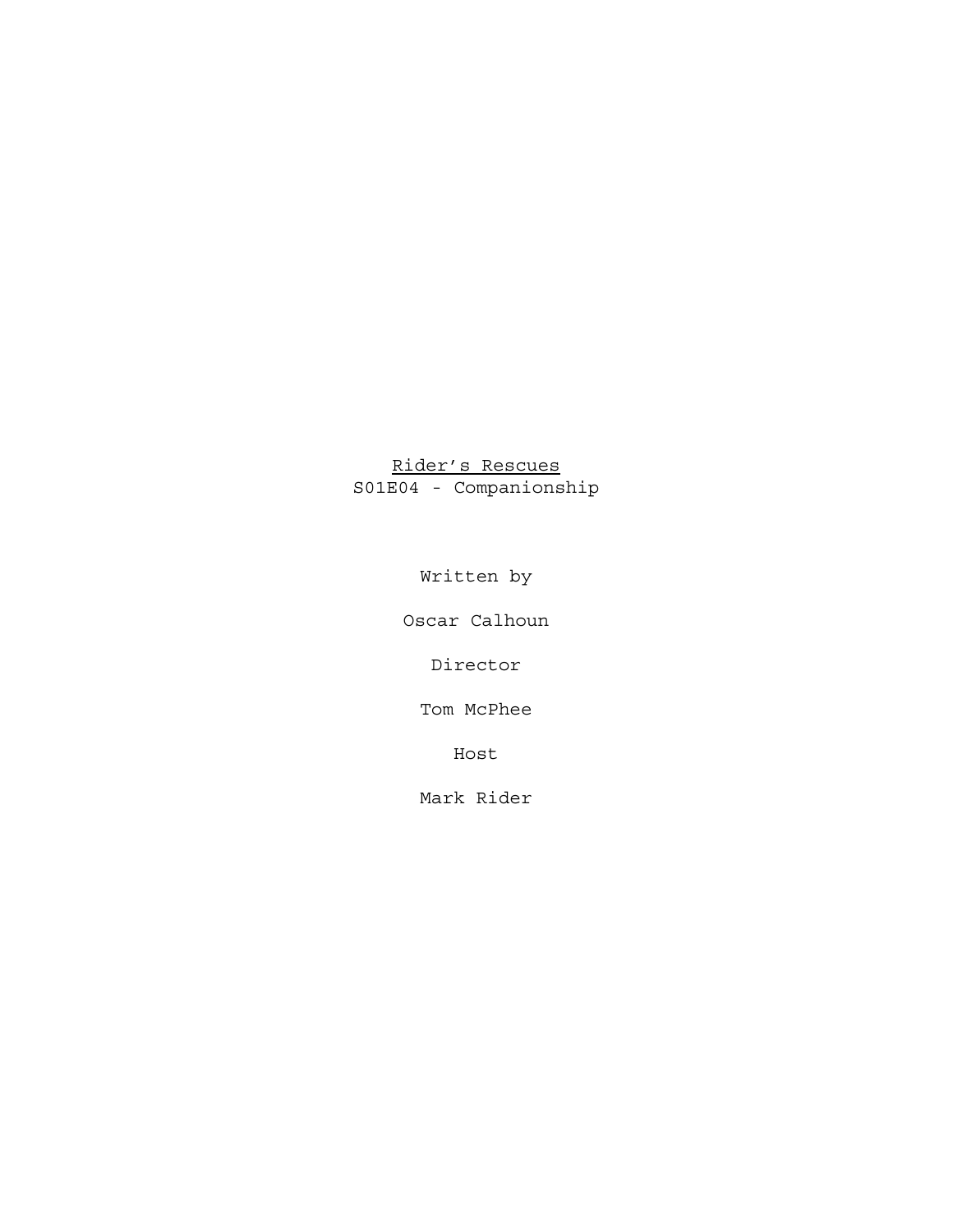Draft 1, Revision 0 Feb 05 2022

FADE IN:

EXT. DRIVEWAY GATE - DAWN

Intro music plays.

As the sun rises and begins to shine on the Rider's Ranch sign, brief flashes of animals being rescued fade in and out, only a few seconds each.

Intro music fades. RIDER walks out of the driveway, into frame.

Looks into camera. Surprised to see us there.

Waves hello. Waves us back toward house, inviting us in.

Camera moves toward house.

INT. HOUSE - RIDER'S OFFICE - MORNING

Rider's at his recording station, working on a voiceover of PotenDogs.

> RIDER Quit following me around. I'm on an important--

He glances to the side. Looks surprised.

RIDER

Mouse!

Goes over to the window, opens it.

RIDER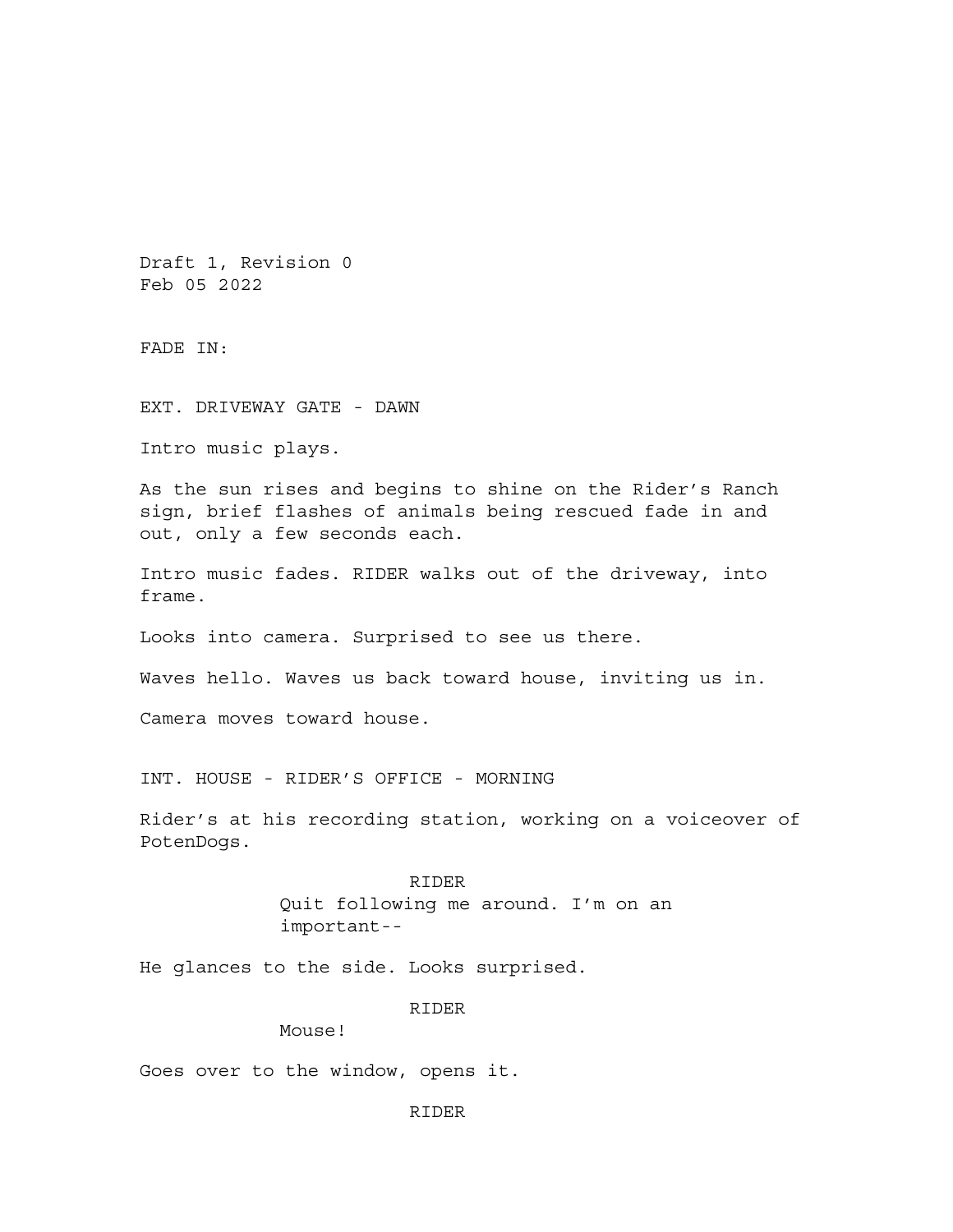What are you doing in the window, Mousey girl?

MOUSE You promised we'd have a ride today, Rider!

# RIDER

I did, I did. But I'm working on...

Looks back toward the recording equipment. Thinks better of it.

# RIDER You know what? You're right -- let's go!

INT./EXT. - HOUSE TO HORSE STALLS - MORNING

Follow Rider as he goes from his recording studio through the house, gets his boots on, through the back yard, to the horse stalls.

EXT. HORSE STALLS - MORNING

Rider arrives at the horse stalls. Mouse and Dallas are already waiting for him there.

> **MOUSE** There you are. Finally ready to live up to your name. Let's go!

DALLAS Yeah, let's go! Let's go!

Rider pauses on his way into the tack shed.

RIDER Oh ... sorry Dallas. It's just me for now.

# DALLAS

I wanna go!

RIDER But Emerson's at school. I can only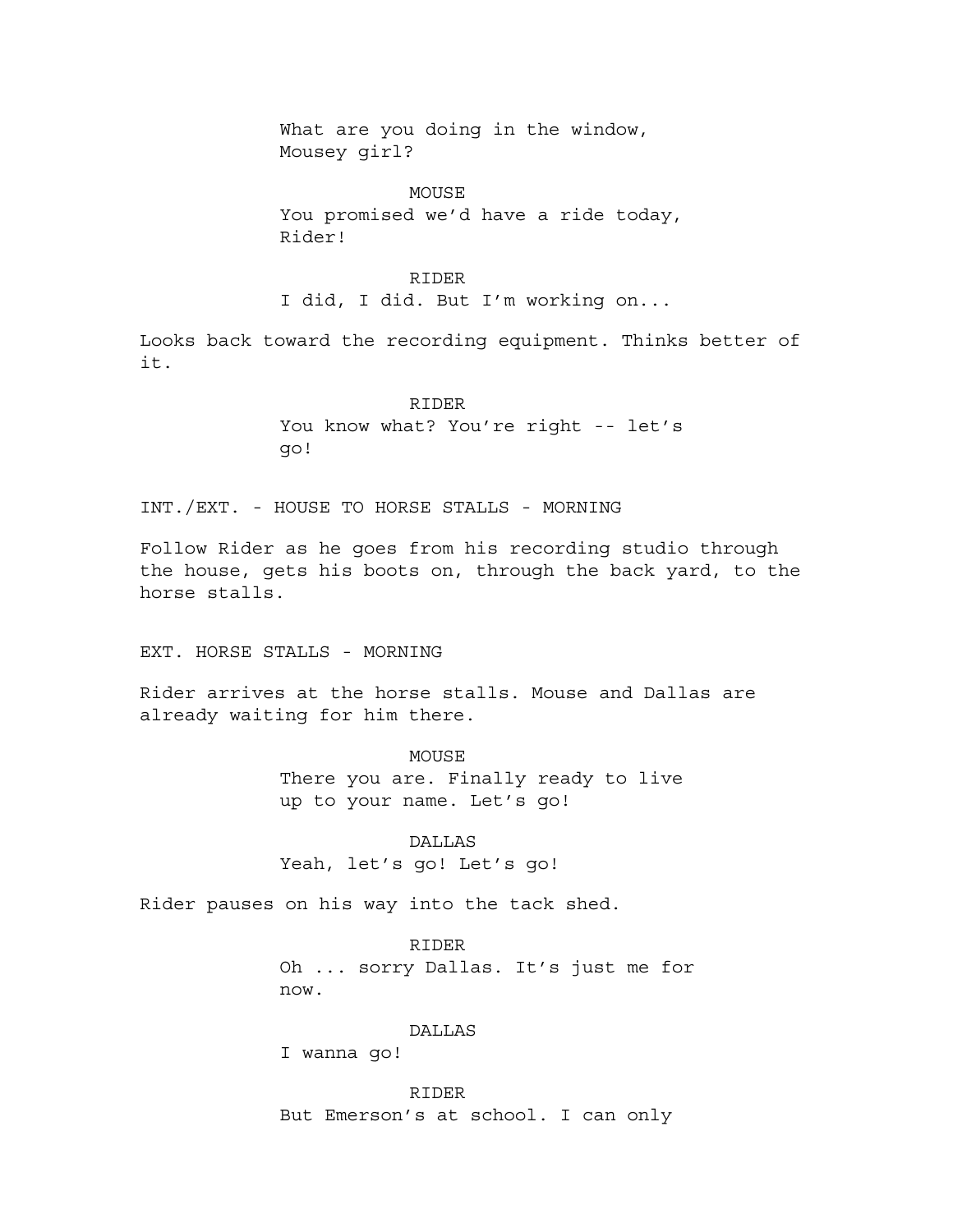ride one horse, and I'm too big for you, Dallas.

She stomps a hoof, frustrated.

DALLAS I bet I could do it!

Rider laughs.

# RIDER

Maybe, maybe. But don't overdo it. Just wait until Em gets back from school, then you'll get your ride.

He gets the saddle and bridle out of the tack shed, ready to saddle up Mouse.

EXT. DRIVEWAY GATE - MORNING

Rider rides Mouse off the ranch and out along the street.

Dallas follows along the fence as long as she can. But she has to stop at the edge of the property where the fence blocks her.

She whinnies - she's *pissed* that she doesn't get to go.

EXT. SCOTT RD. - MORNING

Riding Mouse along the roadside.

She's enjoying it at first, but snorts after a while.

Rider leans over sideways to look at her face.

# RIDER

What's wrong, Mouse?

Pause for a moment.

## MOUSE

I really *do* want to go on a ride ... but it's kind of lonely without Dallas.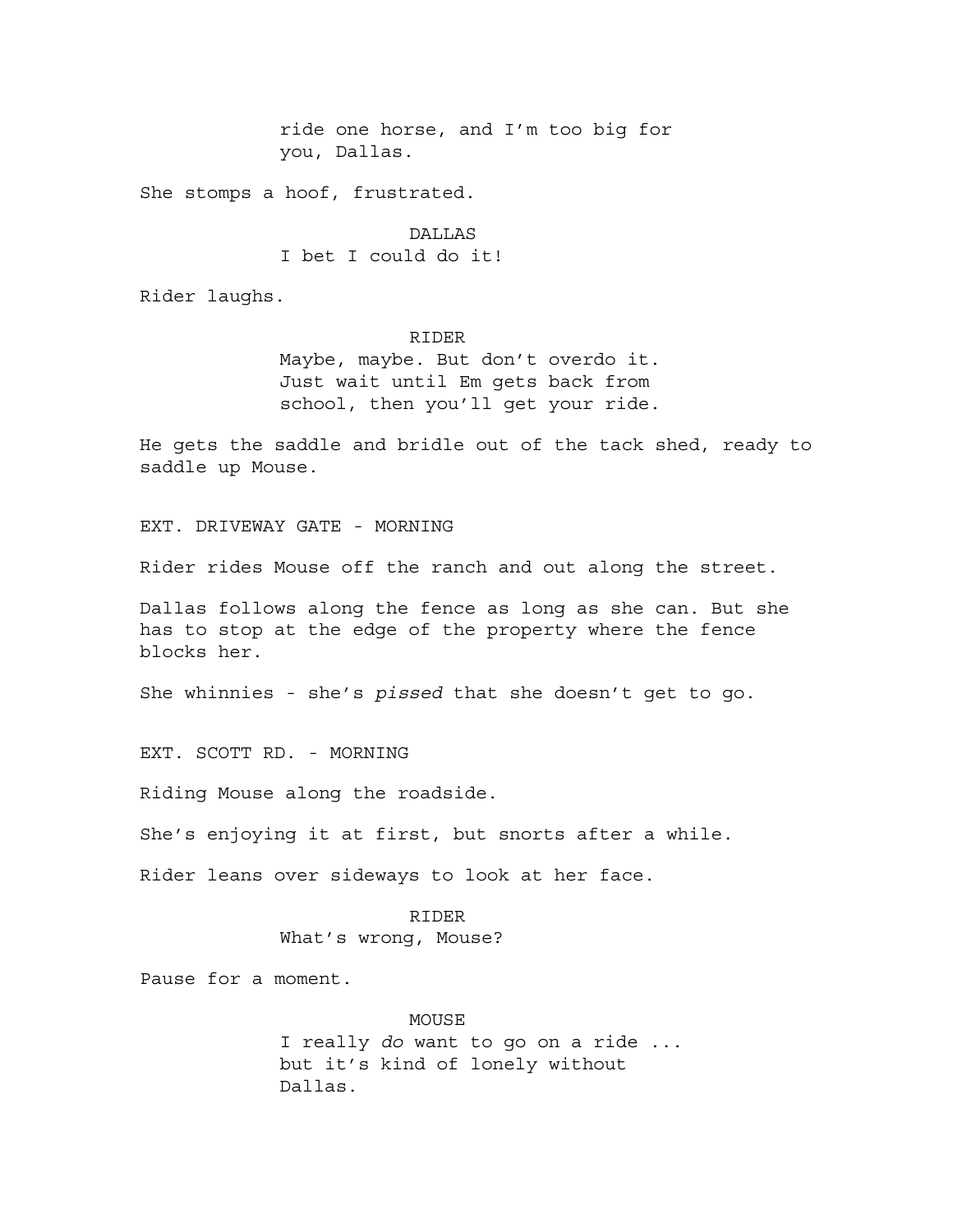He pats her neck.

RIDER

Would it help if I told you a story? It's about the loneliest elephant in the world...

EXT. ELEPHANT ENCLOSURE - DAY

[Saving Kaavan - The Loneliest Elephant]

EXT. SCOTT RD. - DAY

Still riding.

# RIDER

So finally, Kaavan was able to be with other elephant friends again.

## MOUSE

But at least he had a human friend to be with him and sing to him while he waited.

#### RIDER

Yeah, that makes it better, doesn't it?

Leans close down over her neck.

RIDER Ready to head back.

MOUSE

Uh-huh.

They turn around.

Just in time to hear the Pony Express sound.

RIDER Hey! That's the Pony Express!

Somebody sent you some mail!

# MOUSE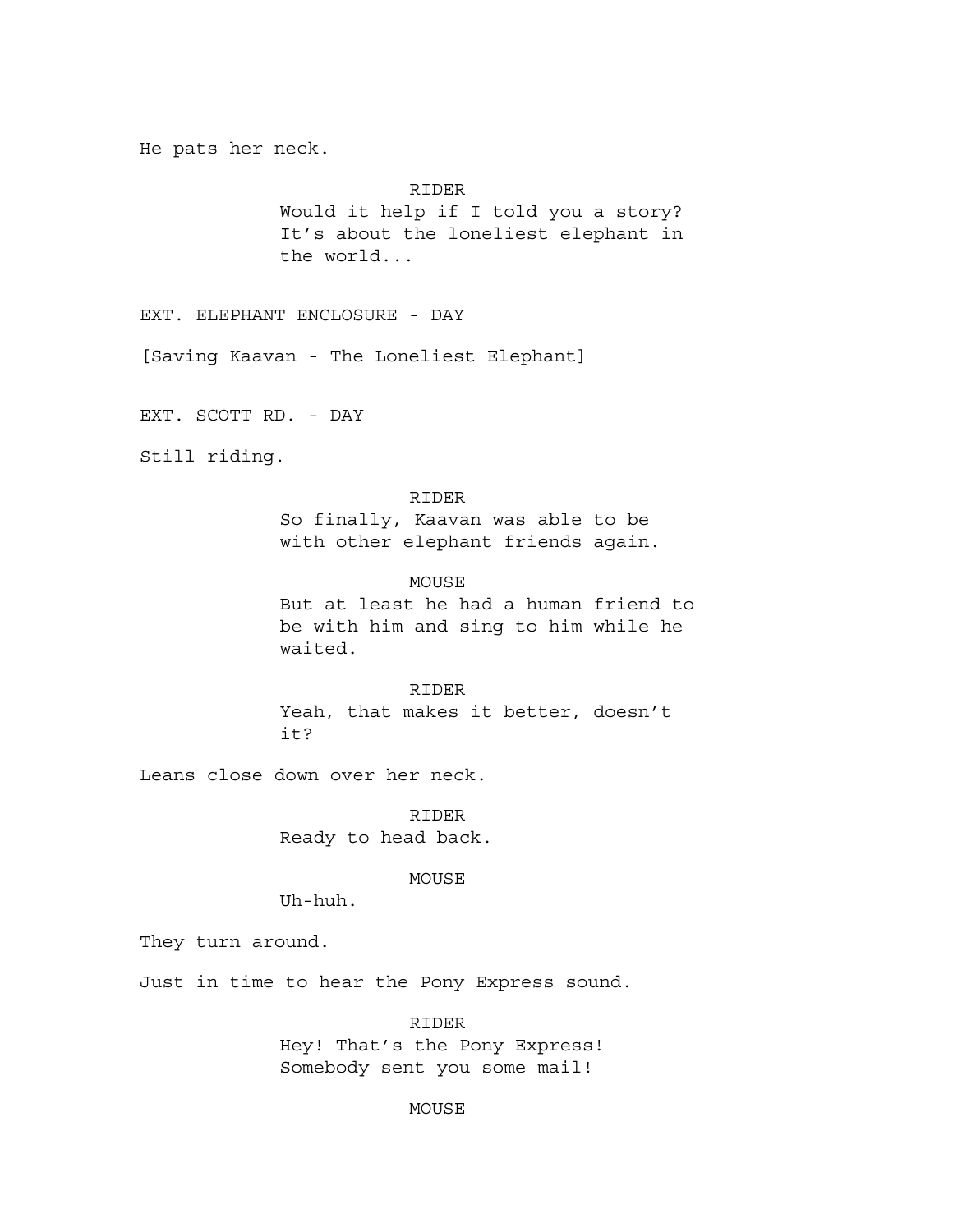Let's go!

Mouse picks up the pace ... as much as Mouse ever picks up the pace.

EXT. HORSE STALLS - DAY

Dallas is already there waiting. Rider rides up on Mouse.

**DALLAS** Come on! There's mail!

Rider dismounts in a hurry, leaving Mouse's tack on for now.

MOUSE Where's it from, Rider?

## DALLAS

Yeah, where's it from? Where's it from?

RIDER Hold your horses, ladies.

He opens the mailbox, retrieves the letter.

#### RIDER

It's from ... Madison, Wisconsin!

Opens the envelope. Pulls out a video transition to:

INT. MADISON HOME - DAY

Hand-shot cellphone footage.

A teenage girl, TESHA sits on the couch with a dog (Nugget) and a cat (Molly) at her side.

#### TESHA

Hi!

She waves.

TESHA I'm Tesha, and this is Molly, and this is Nugget.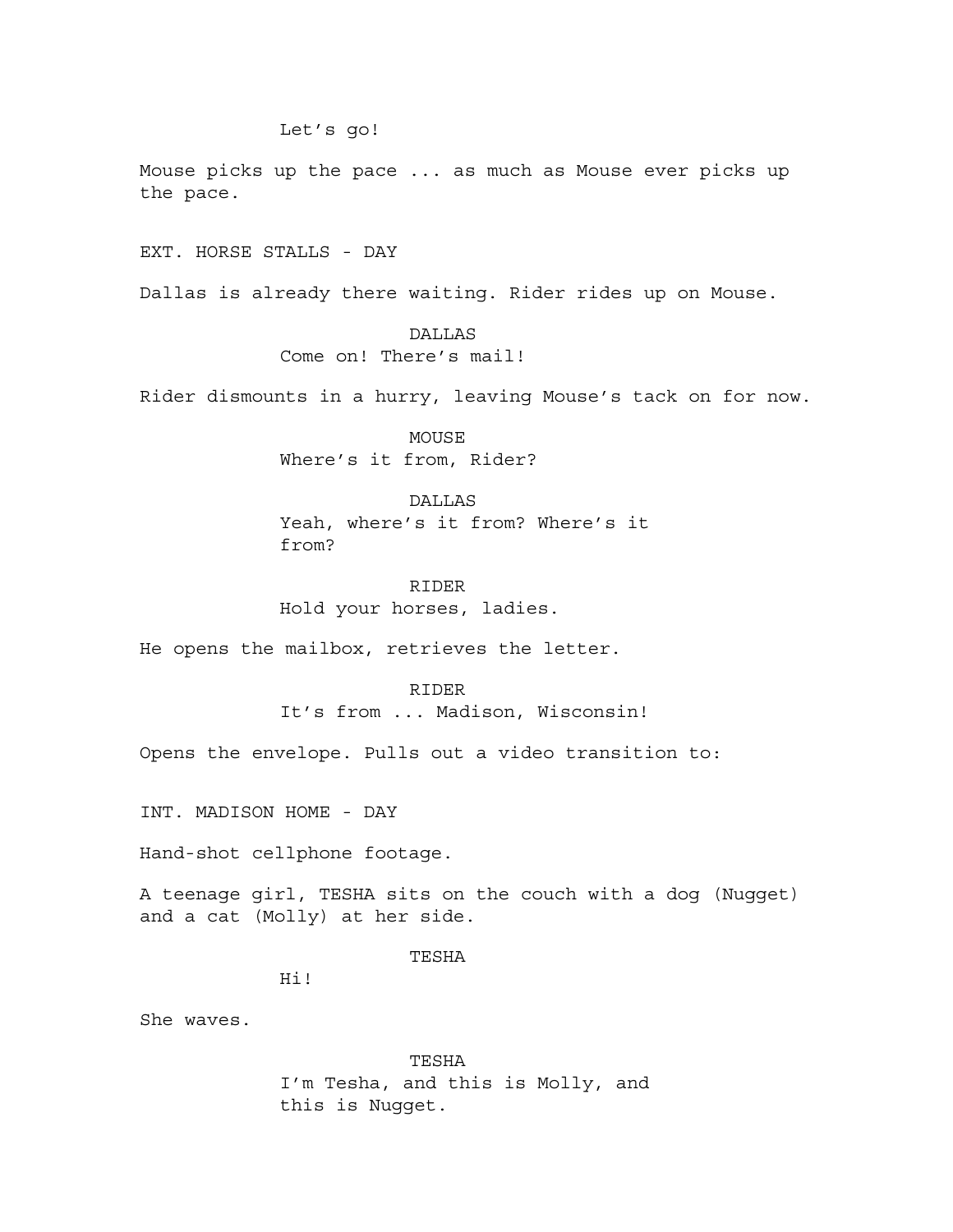She pets each of them as she says their names.

TESHA Even though he's a dog and she's a cat, they *always* stick together ever since we got them from the shelter. They're best friends forever!

Hugs them both.

EXT. HORSE STALLS - DAY

Fade back to Rider, folding the letter back up.

MOUSE

Hi, Tesha!

DALLAS

Hi, Nugget!

RIDER

Hi, Molly!

Turns to camera.

RIDER

Thanks for sending that! And remember, if *you* guys at home want to send a letter about your rescued pet, just wait for the link at the end of the show to see how!

Turns back toward the horses.

RIDER

So, how'd you like that letter?

Horses looking excited and happy.

But Mouse's bridle jangles.

MOUSE I think I'm ready to get this thing off, though!

Rider nods, starts working on getting her tack off.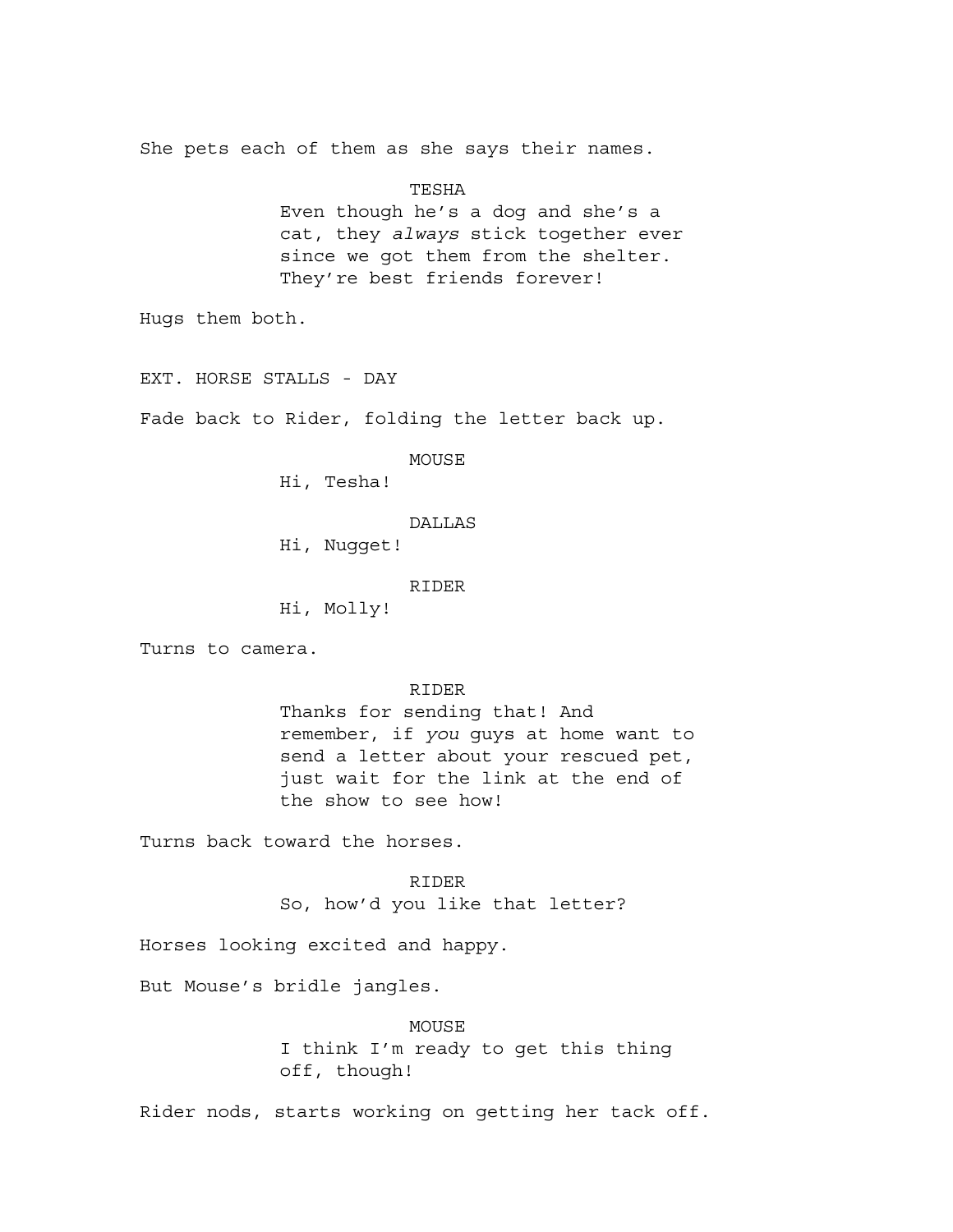## RIDER

You know, this stuff can make real problems if it's left on for too long.

# MOUSE

I believe it!

# RIDER

Let me tell you about one horse who *definitely* had his on for too long...

INT. TRUCK - DAY

["2 Abused Skinny Mardi Gras Parade Horses Saved" clip. With emphasis on how the stallion's halter damaged his nose.]

EXT. HORSE STALLS - DAY

Mouse is naked and comfortable again. Rider's brushing out her fur.

#### MOUSE

Whew, yeah. I'm glad you take care of me better than that!

Emerson comes wandering over to the horse stalls.

RIDER Oh hey, Emerson, you're back from school?

# EMERSON

Uh-huh. But they gave me lots of homework!

## **DALLAS**

Can we ride now? Can we ride now?

# RIDER

(to Dallas) Okay, okay. Hold on...

# EMERSON

What did she say?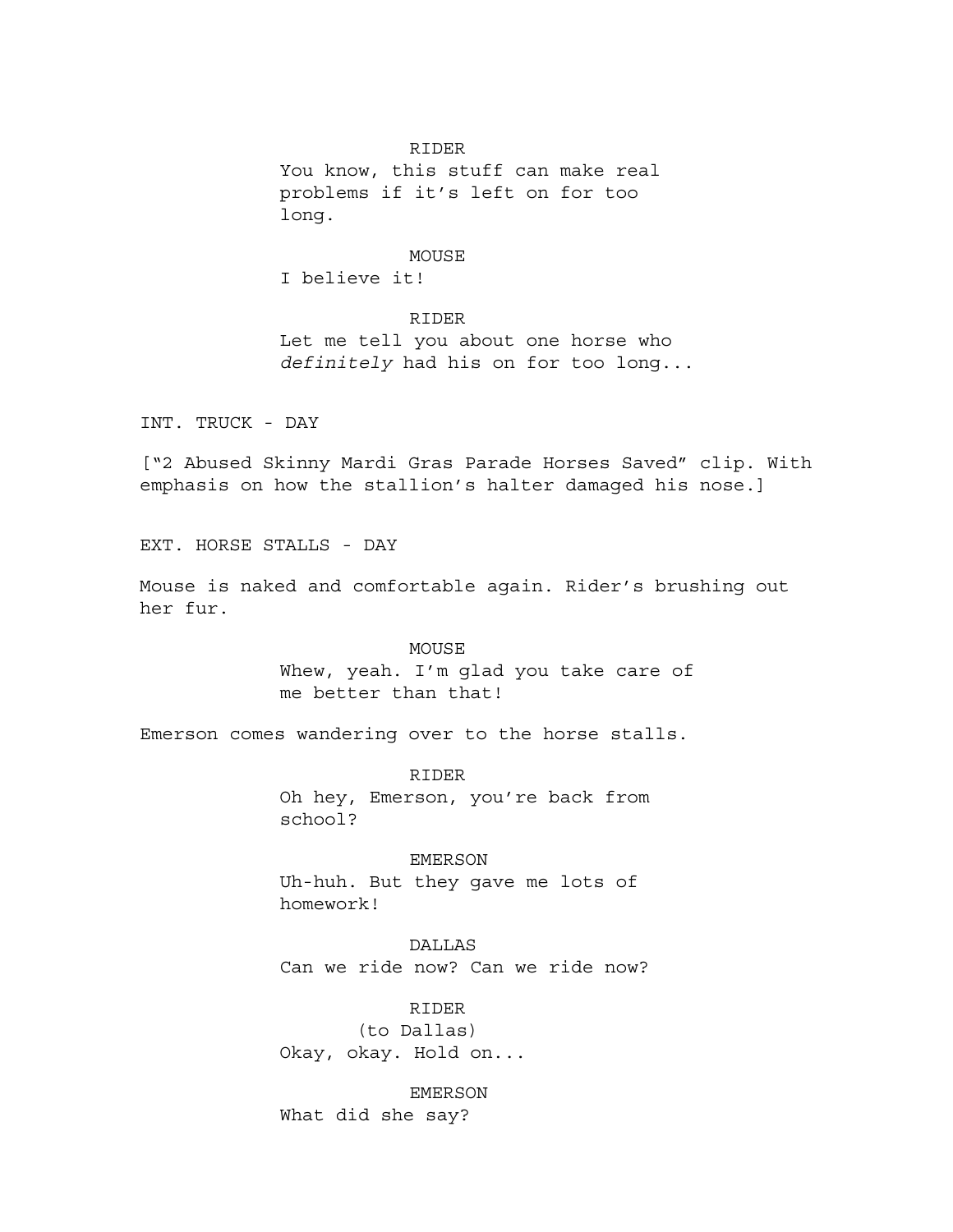#### RIDER

Can the homework wait? Your pony wants to go on a ride.

EMERSON

Okay!

EXT. SCOTT RD. - DAY

Rider and Emerson ride Mouse and Dallas together along the same route as before, having a great time.

# EMERSON

...And they rescued a whole horse? How do you rescue a horse? They're so big!

# RIDER

Well, it's not easy, but it can be done...

EXT. SHAMUS'S PADDOCK - DAY

["SMART Shamus Horse Rescue" clip.]

EXT. DRIVEWAY GATE - DAY

They're returning, almost home.

EMERSON

Wow, they really just lifted him up like that?

# RIDER

Yep. I actually know the guy who did that. He does all kinds of awesome things to rescue animals around Los Angeles when they're stuck in ways nobody else can help with.

# EMERSON

Really?

# RIDER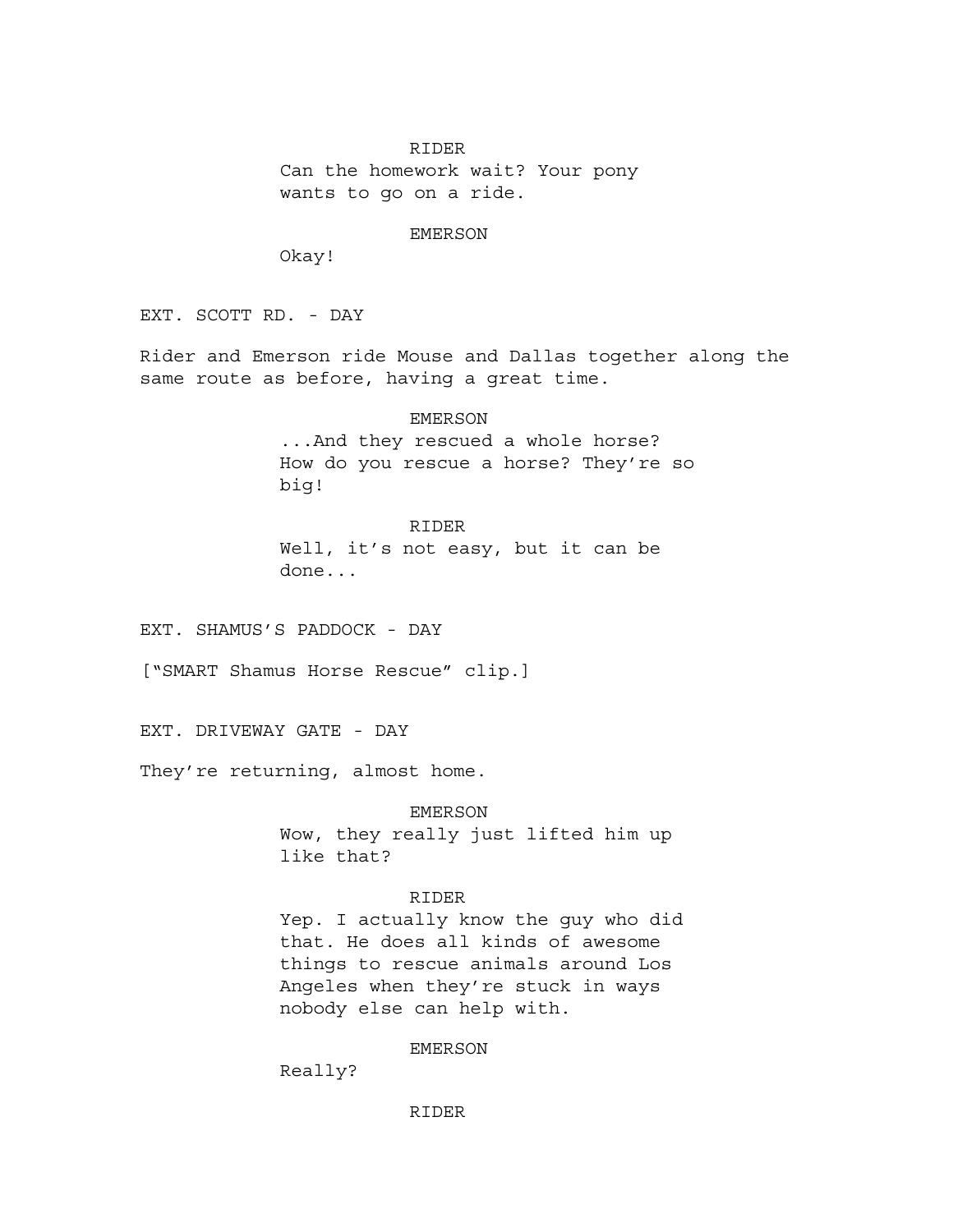Want to meet him?

EMERSON

Yeah!

EXT. HORSE STALLS - EVENING

Rider has gotten Mouse's tack off. Emerson is still working on Mouse's.

#### RIDER

Almost done?

With great effort, Emerson gets Dallas's saddle off.

EMERSON

Done!

# RIDER

Alright. Let me see if I can get him on the phone...

["video call" (probably not actually in real-time) - ask Armando about what he does with SMART, on the phone screen at first, then going to full screen. Maybe intercut with some images/very short clips of some of their more spectacular rescues.]

## ARMANDO

Bye!

RIDER

Bye, Armando!

EMERSON

Bye, Armando!

# EMERSON

Wow, that's so cool! I wanna go rescue animals on a zipline and stuff!

Rider laughs.

RIDER

Maybe when you're older. For now, can you start on getting these girls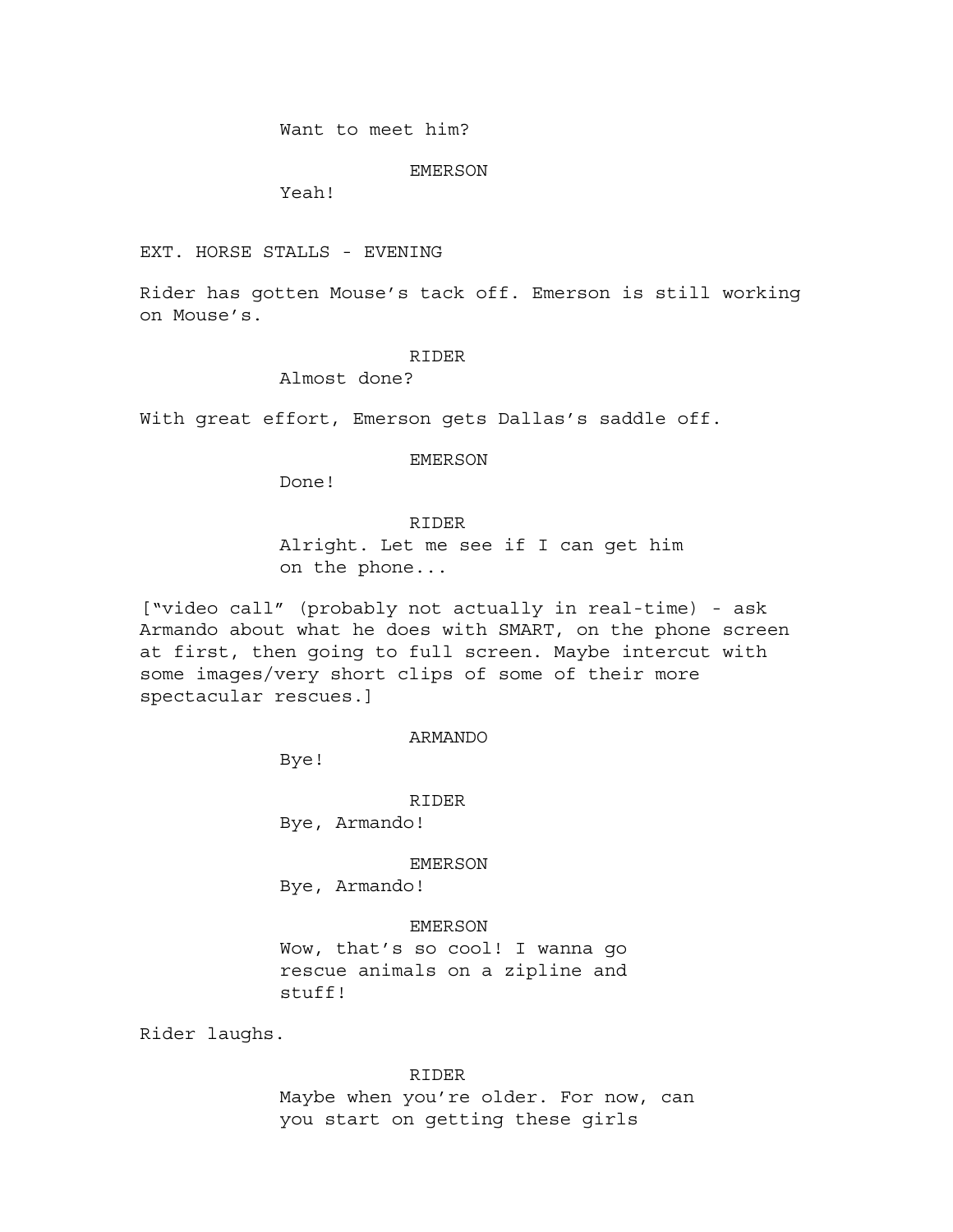brushed down? I've got to go make sure the pups get to bed on time.

Emerson is already starting to brush Dallas.

EMERSON

Alright...

Rider heads for the house.

INT. HOUSE - BEDROOM - EVENING

Rider sits down next to the pups in their bed.

RIDER Ready for your bedtime story, girls?

DEMI

Is it PotenDogs?

Rider nods happily.

DIXIE

Yay!

# DELILAH

Yay!

#### RIDER

Okay, this is a special chapter, about when Kai starts to realize that maybe he *likes* being around Wonseok...

EXT. KOREAN PARK - DAY

[PotenDogs clip of Wonseok and Kai playing in the park and Kai having more fun than he expected.]

INT. HOUSE - BEDROOM - EVENING

The puppies are sleeping now. Rider pets them gently.

RIDER Goodnight, girls. Now I've got some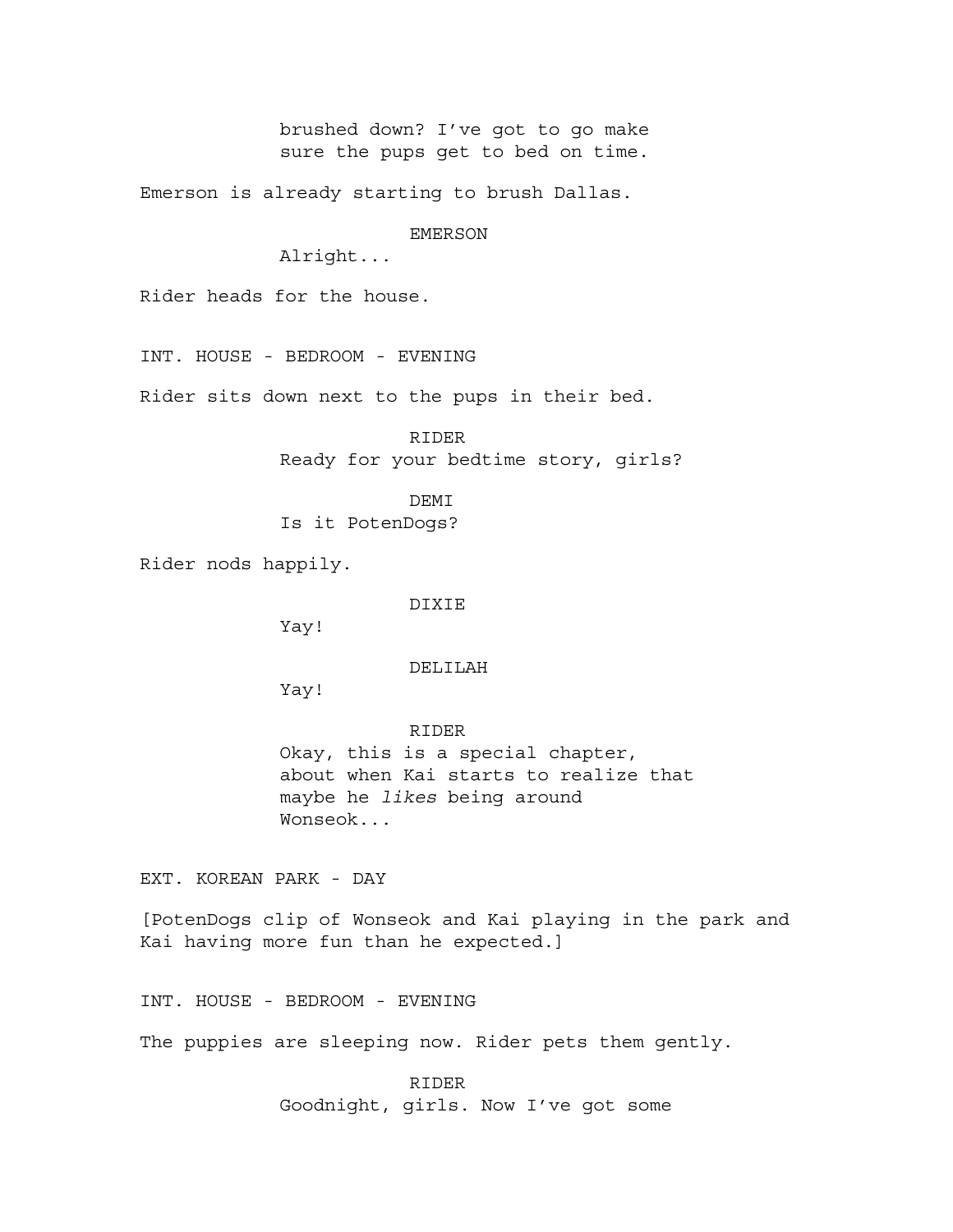ponies to go brush and take care of.

EXT. HORSE STALLS - EVENING

Emerson is brushing Mouse down. Dallas is already finished and stands nearby.

Rider comes up to them.

# RIDER

How's it going?

## EMERSON

I got Dallas all brushed and happy, but Mouse is too tall. I can't reach that high!

Rider picks up a brush.

RIDER Don't worry, I'll get it.

From Emerson's POV: Mouse makes a low whickering sound.

EMERSON What did she say?

### RIDER

That it was more fun to ride when everybody can all ride together.

Emerson jumps!

#### EMERSON

Uh-huh! (pause) Hey, wait a minute... You went on a ride without me?

RIDER Mouse wanted to go.

He shrugs.

#### EMERSON

*Daaad!*